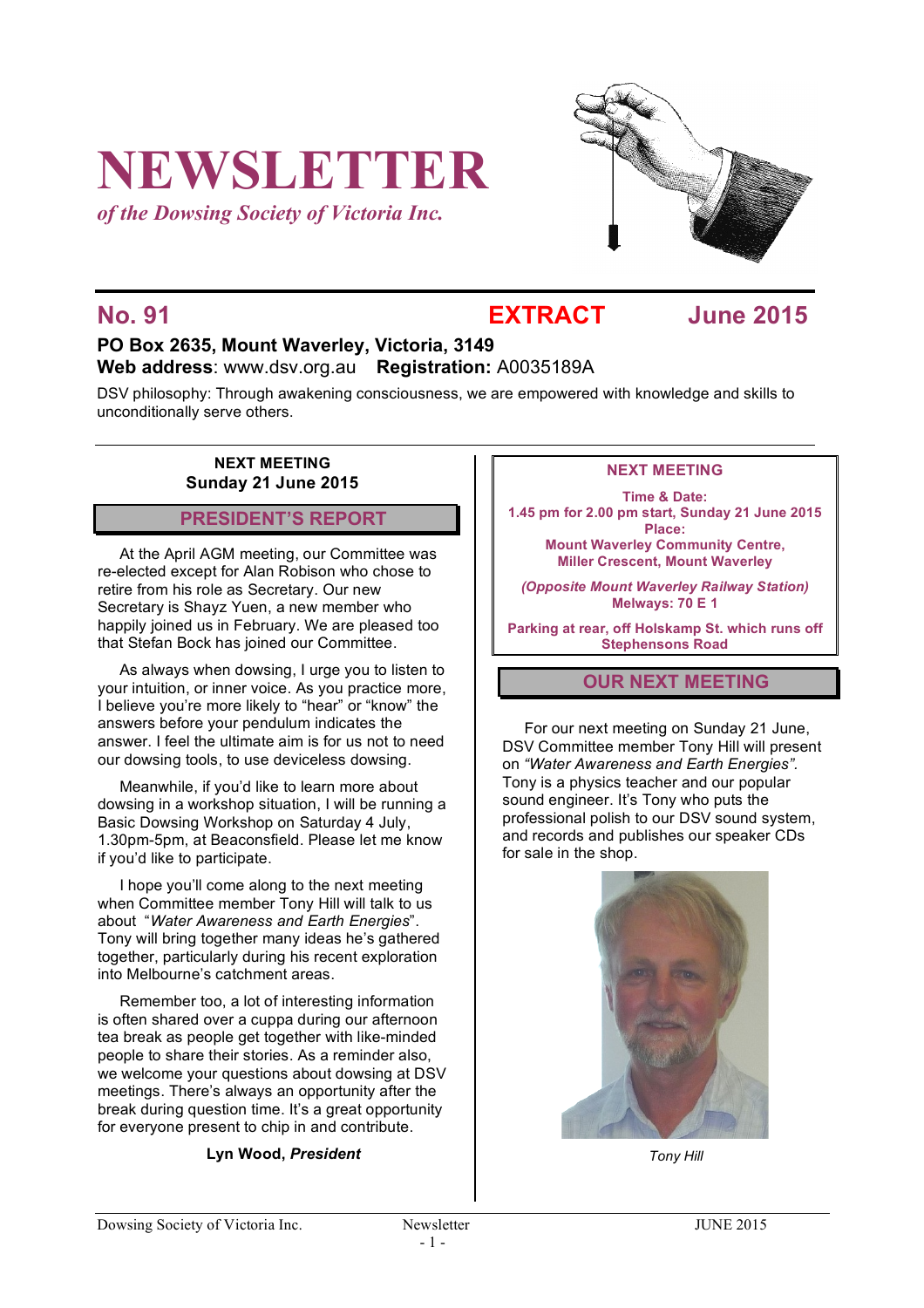Tony will talk about American dowser Raymon Grace's fantastic work in promoting a healthy awareness of water and share some of his techniques for improving water quality.

# **OUR LAST MEETING**

After the formalities of the April AGM we were delighted to have DSV member, Chris Gerrett, present in an interview format with President, Lyn Wood. In response to Lyn's questions, Chris talked about her beginnings with dowsing and how after first using wires, she was led to a pendulum.

The day's presentation was enthusiastically received. Chris drew on her extensive knowledge about Australian bushranger and folk hero, Ned Kelly and "Ned Kelly country" in Victoria. She referenced the injustices against the Kelly family, and some of the atrocities suffered by local aboriginal tribes in earlier times, at the hands of the authorities.

Chris spoke about how much of that suffering can still be felt in the land and surrounds. She continues to dowse to remove the many layers of non-beneficial energy etc. with a view to clearing it from now and into the future, safely and appropriately.

Chris attributes her dowsing development to Raymon Grace, Joey Korn, David & Erina Cowan, Steve Richard's "Dreamtime Healing" as well as teachings by DSV Committee members, Lyn Wood and Heather Wilks.



# **Gently Does It Lyn Wood**

Phone: 0409 839 581 or 8759 3182 Email: lyn.wood@optusnet.com.au

- Crystal Heart Reiki/
- Sekh'm Healing
- Blue Moon Aromatherapy
- Ear Candling
- · Property Dowsing
- · Reiki Workshops · Oh! Naturale Skin & Haircare · Pendulum Workshops · Super Concentrates
- household products

# **TROPICAL CYCLONES**

# *By DSV Life Member, Mick Moran*

It was the passion of DSV Vice-President, Heather Wilks for the subject that piqued my interest about the possibilities of dowsing to influence weather. I wondered, is it possible for someone through intent to have an influence, and possibly alter the weather? My answer to this is, even now, that I'm not sure. But for me personally, an even more important question is, if it is possible, should we? If the weather patterns are normal, should we interfere with nature and change things?

It was in March 2015 that Tropical Cyclone (TC) Marcia was about to hit the coast of Northern Queensland near Yeppoon, which would also affect the larger city of Rockhampton. I wondered if it would be possible to make some kind of contact with a Tropical Cyclone, in this case Marcia. I wasn't sure how to go about this but I thought I'd try and make contact as I would for a person.



- Dowsing Consults
- Stress & Pain Relief
- Content Copywriting
- Oh! Naturale Products

Contact: Heather Wilks Email: heather@ohnaturale.com Tel: (03) 9572 2970

Recently the Weather Bureau predicted a storm with strong winds up my way. I didn't think much of it, as a storm unlike a cyclone is not a big deal. As I lay in bed and tuned in to the spirit of the storm, I had a very uncomfortable sensation in my body. So I checked the energy, which was at 40%. I then raised it to 100%, and this caused the sensations in my body to ease and I felt at peace. Did it make a difference?

*I had no idea Mick had taken up weather dowsing until he sent me this welcome article, long after the events. I was so delighted! (I had also dowsed on the Qld tropical cyclones, though I missed TC Olwyn and the one for Vanuatu.) Mick, you take self-depracation to a new level. Of course you made a difference! As I'm sure others did who I was in touch with dowsing so specifically. I am sure none of us would keep doing these things if there wasn't a knowing about making a difference. I suggest a joint project next, with as many hands-on dowsers as possible - to help bring relief to drought-stricken areas in Victoria, Queensland and other parts of Australia. Editor.*

# **BOOK FUNDRAISER FOR NEPAL**

# *By DSV member, Carly Pearce*

My two eldest children, aged 6 and 7, have been so upset by Nepal's earthquakes that we are holding a book drive to raise funds for vital food and medical supplies. I'm delighted that the DSV Committee has agreed for me to ask members and visitors to contribute books at the next meeting on Sunday 21 June.

I will be at the meeting to collect your generously-donated books. If you have a